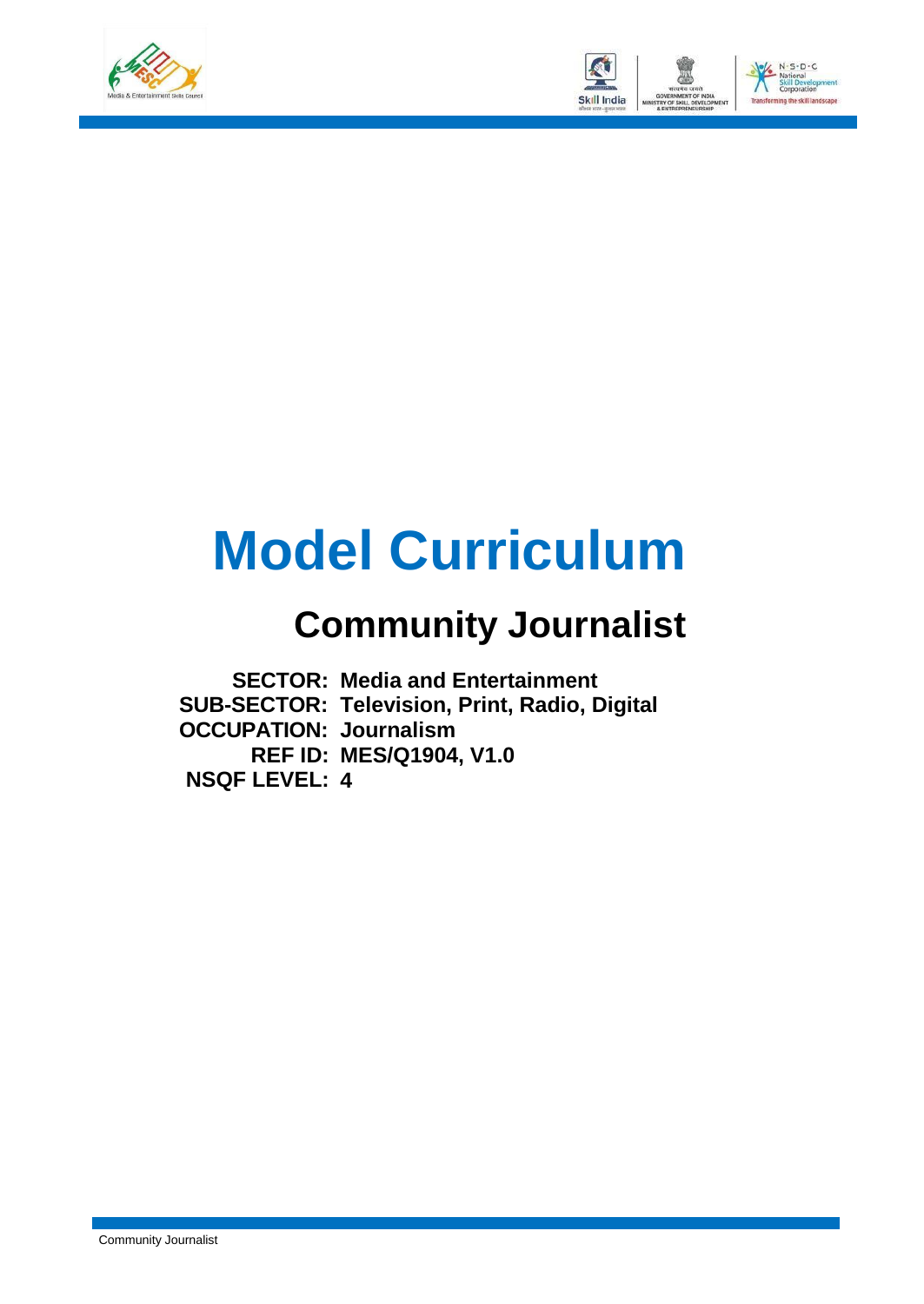



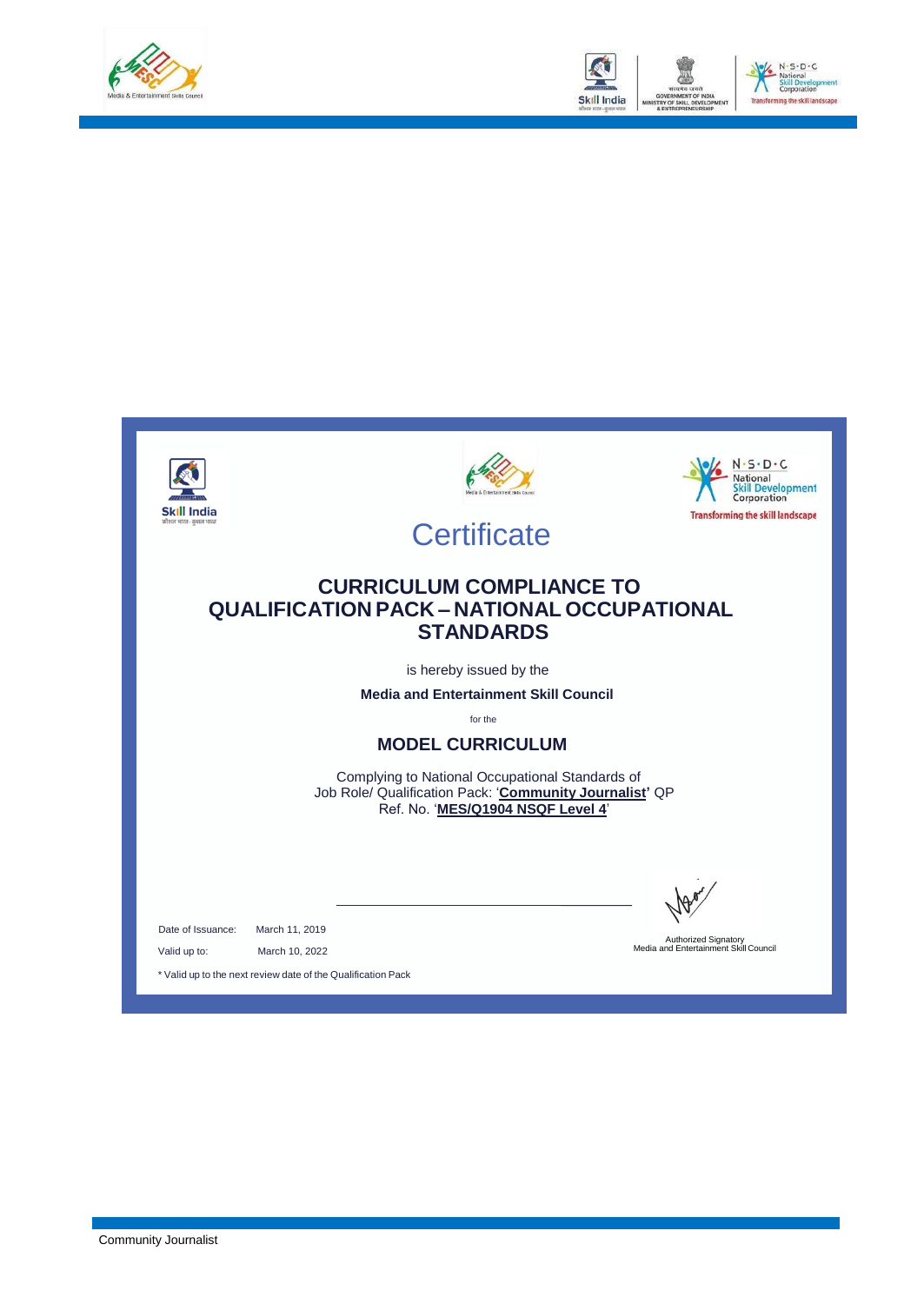



### **TABLE OF CONTENTS**

| 1. Curriculum                    |    |
|----------------------------------|----|
| 2. Trainer Prerequisites         | 06 |
| 3. Annexure: Assessment Criteria | በ7 |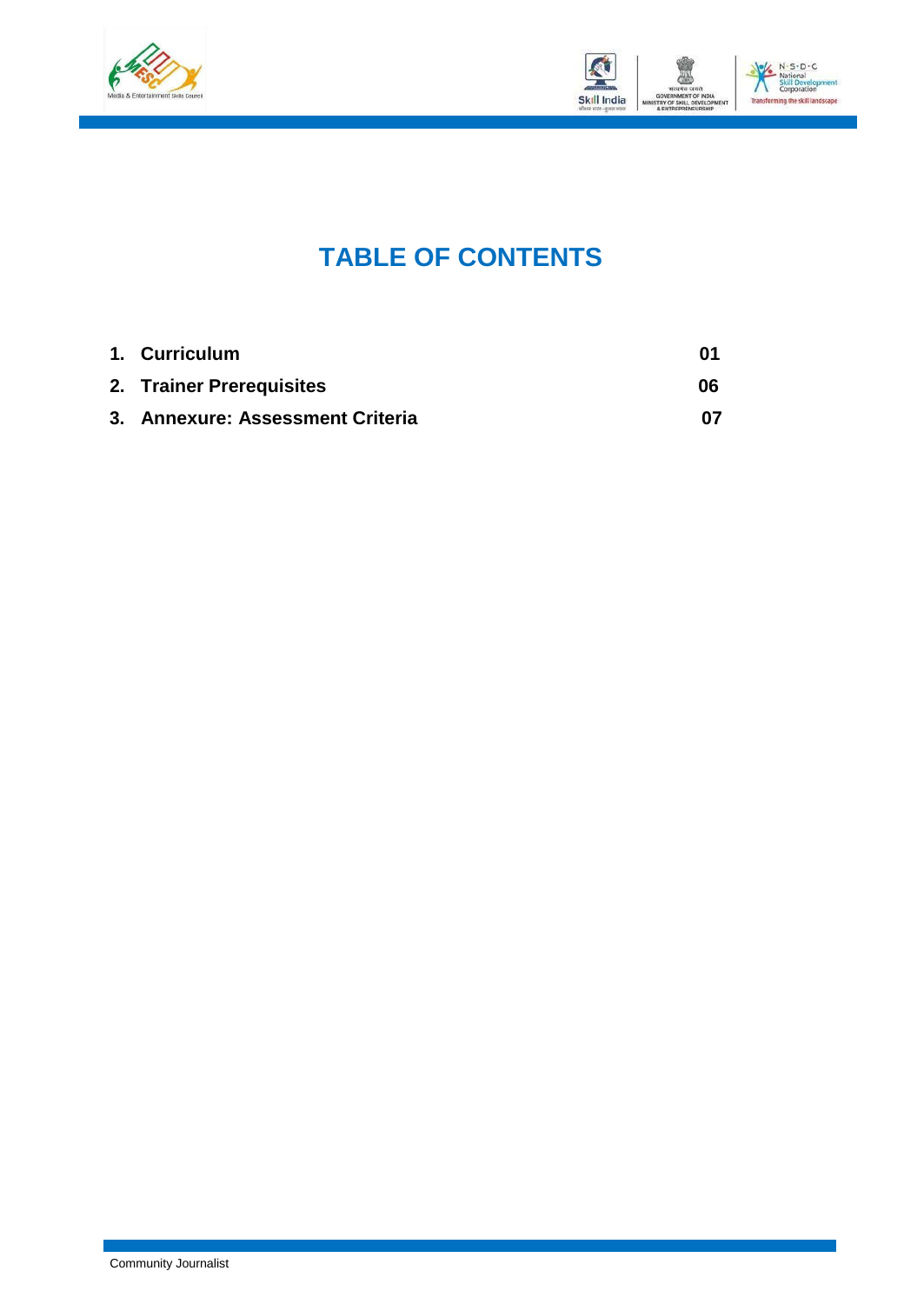



### <span id="page-3-0"></span>**Community Journalist**

#### **CURRICULUM / SYLLABUS**

This program is aimed at training candidates for the job of a "<u>Community Journalist</u>", in the "<u>Media and</u> Entertainment" Sector/Industry and aims at building the following key competencies amongst the learner

| <b>Program Name</b>                               | <b>Community Journalist</b>                        |                                                                                                                                                                                                                                                                                                                                                                                                                                                                                     |                              |  |
|---------------------------------------------------|----------------------------------------------------|-------------------------------------------------------------------------------------------------------------------------------------------------------------------------------------------------------------------------------------------------------------------------------------------------------------------------------------------------------------------------------------------------------------------------------------------------------------------------------------|------------------------------|--|
| <b>Qualification Pack Name</b><br>& Reference ID. | MES/Q1904, V1.0                                    |                                                                                                                                                                                                                                                                                                                                                                                                                                                                                     |                              |  |
| <b>Version No.</b>                                | 1.0                                                | <b>Version Update Date</b>                                                                                                                                                                                                                                                                                                                                                                                                                                                          | 11 <sup>th</sup> March, 2019 |  |
| Pre-requisites to<br><b>Training</b>              | Class 12th                                         |                                                                                                                                                                                                                                                                                                                                                                                                                                                                                     |                              |  |
| <b>Training Outcomes</b>                          | the incident.<br>$\bullet$<br>and telecast purpose | After completing this programme, participants will be able to:<br>Conduct community mapping and recognize the incident.<br>Collect news of local importance by investigating background of<br>Follow the applicable Government Laws wherever required.<br>Demonstrate the skills to conduct an interviews with local<br>authorities, administration and leaders etc.<br>Compile collected field reports and send for publication, broadcast<br>Maintain workplace health and safety |                              |  |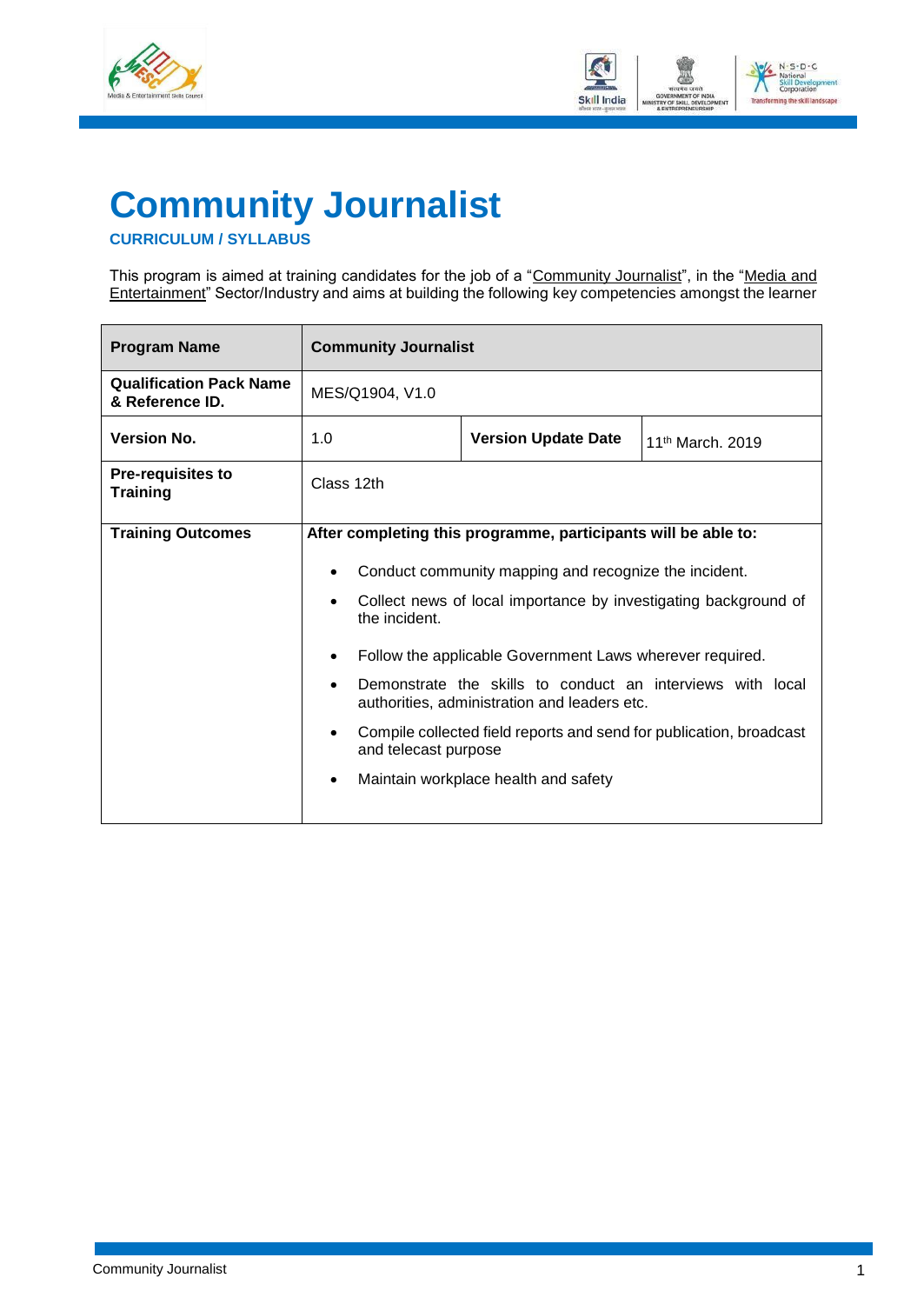



This course encompasses 5 out of 5 National Occupational Standards (NOS) of "Community Journalist" Qualification Pack issued by "Media and Entertainment Skills Council".

| S.             | <b>Module</b>                                                                                                                                                                                                   | <b>Key Learning Outcomes</b>                                                                                                                                                                                                                                                                                                                                                                                                                                                                                                                                                                                                                                                                                                                                                                                                                                                                                                                                                                                                                                                                                                                                                                              | <b>Equipments</b>                                                                              |
|----------------|-----------------------------------------------------------------------------------------------------------------------------------------------------------------------------------------------------------------|-----------------------------------------------------------------------------------------------------------------------------------------------------------------------------------------------------------------------------------------------------------------------------------------------------------------------------------------------------------------------------------------------------------------------------------------------------------------------------------------------------------------------------------------------------------------------------------------------------------------------------------------------------------------------------------------------------------------------------------------------------------------------------------------------------------------------------------------------------------------------------------------------------------------------------------------------------------------------------------------------------------------------------------------------------------------------------------------------------------------------------------------------------------------------------------------------------------|------------------------------------------------------------------------------------------------|
| <b>No</b>      |                                                                                                                                                                                                                 |                                                                                                                                                                                                                                                                                                                                                                                                                                                                                                                                                                                                                                                                                                                                                                                                                                                                                                                                                                                                                                                                                                                                                                                                           |                                                                                                |
| $\mathbf{1}$   | <b>Introduction and</b><br><b>Orientation</b><br><b>Theory Duration</b><br>(hh:mm)<br>15:00<br><b>Practical Duration</b><br>(hh:mm)<br>40:00<br><b>Corresponding</b><br><b>NOS Code</b><br><b>Bridge Module</b> | Recognize the concept of case-story / incident<br>$\bullet$<br>for journalism.<br>Perform the duties of community journalist by<br>$\bullet$<br>reporting local issues.<br>Evaluate<br>the<br>importance<br>of<br>communal<br>$\bullet$<br>journalism and role of journalist.                                                                                                                                                                                                                                                                                                                                                                                                                                                                                                                                                                                                                                                                                                                                                                                                                                                                                                                             | Dairy, notebook, pen,<br>photo and video camera,<br>digital recorder, flashlight<br>etc.       |
| $\overline{2}$ | <b>Map the</b><br>community<br><b>Theory Duration</b><br>(hh:mm)<br>15:00<br><b>Practical Duration</b><br>(hh:mm)<br>60:00<br><b>Corresponding</b><br><b>NOS Code</b><br><b>MES/N1901</b>                       | Create a method to map the local community<br>$\bullet$<br>authorities of their<br>and concerned<br>local<br>administration, constituencies etc.<br>Organise the small group meetings to collect the<br>$\bullet$<br>idea on local issues.<br>Collect the data for reporting purpose.<br>$\bullet$<br>Analyse the data collected and differentiate<br>between row and useful information for creating<br>the case story.<br>Recognize the effective work carried out in the<br>$\bullet$<br>local area and neighbouring region.<br>Research and collect information from various<br>primary and secondary sources, including daily<br>events<br>and<br>occurrences,<br>other<br>news<br>publications, important contacts (colleagues,<br>experts, contacts/ network), archives, press<br>releases and newswires (preparatory).<br>Create a story/ idea/ concept across mediums<br>$\bullet$<br>and formats.<br>Identify the deviations in local laws applicable to<br>story collected.<br>Examine the legal and regulatory requirements<br>$\bullet$<br>specific to the organization are being adhered<br>to.<br>Develop ideas of enterprise stories to highlight<br>the benefit / loss to the community. | Dairy, notebook, pen,<br>photo and video camera,<br>digital recorder, flashlight<br>etc.       |
| 3              | <b>Gather news of</b><br>local importance<br><b>Theory Duration</b><br>(hh:mm)<br>15:00                                                                                                                         | Carry out background research and collect<br>$\bullet$<br>information to support/ develop story ideas using<br>various primary and secondary sources.<br>Create daily coverage that reflects<br>the<br>$\bullet$<br>conversations about issues in the community.<br>Assemble and examine the evidence of the<br>$\bullet$<br>incident (s).                                                                                                                                                                                                                                                                                                                                                                                                                                                                                                                                                                                                                                                                                                                                                                                                                                                                | Dairy,<br>notebook,<br>pen,<br>photo and video camera,<br>digital recorder, flashlight<br>etc. |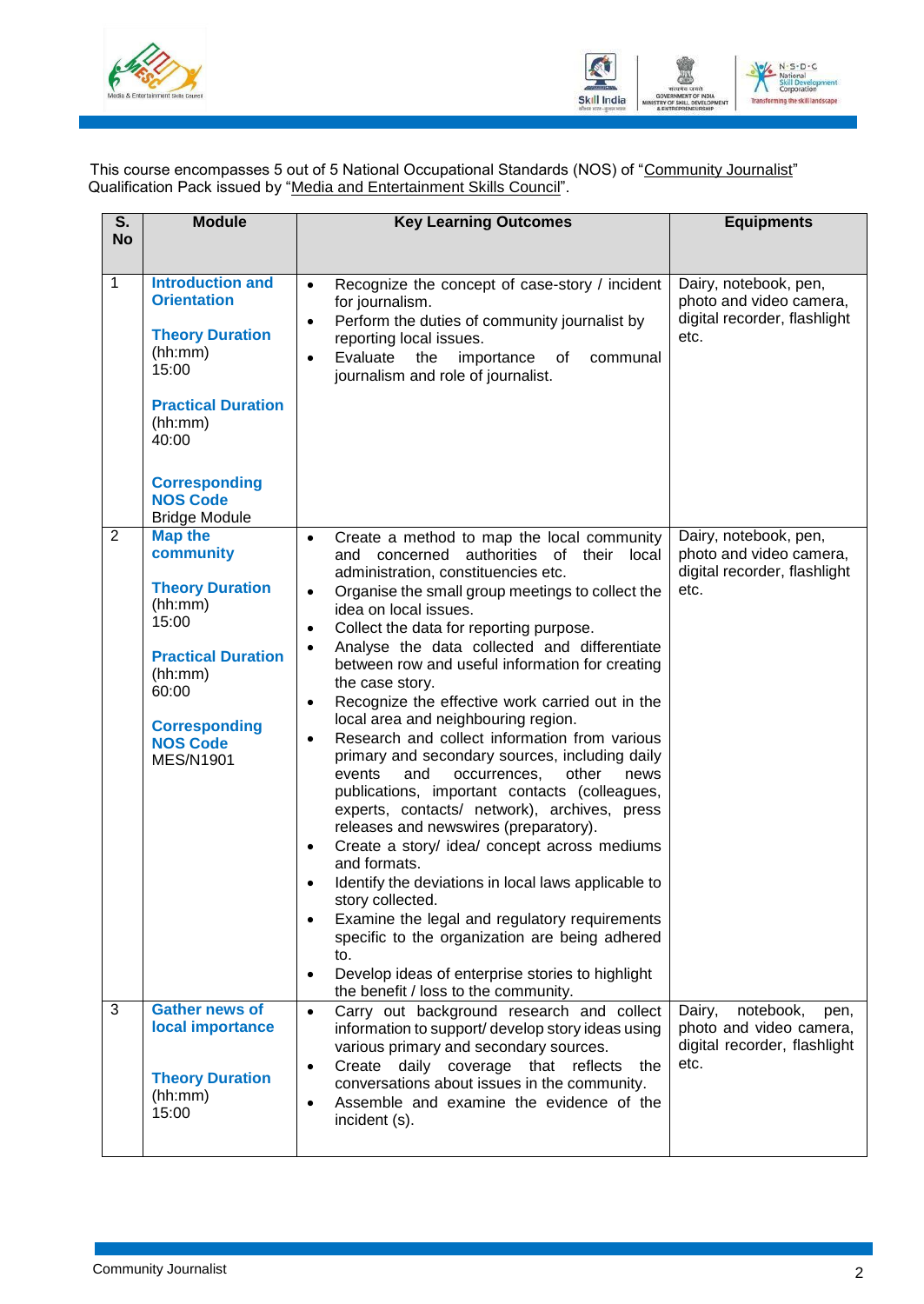![](_page_5_Picture_0.jpeg)

![](_page_5_Picture_1.jpeg)

![](_page_5_Picture_2.jpeg)

|   | <b>Practical Duration</b><br>(hh:mm)<br>40:00<br><b>Corresponding</b><br><b>NOS Code</b><br><b>MES/N1902</b>                                                                                 | Conduct<br>analysis,<br>root cause<br>whenever<br>$\bullet$<br>required.<br>Evaluate story ideas for their suitability to the<br>$\bullet$<br>particular medium (Print / electronic).<br>Analyze the corresponding<br>implications on<br>$\bullet$<br>schedule<br>budget,<br>time<br>and<br>resource<br>requirements and the social impact of the<br>incident.<br>Identify which audio visual aid(s) would be most<br>$\bullet$<br>appropriate for the story being told, and to the<br>medium/format being used.<br>Capture / collect all relevant pictures, videos,<br>$\bullet$<br>audios of public voice elated to the incident.<br>Use task specific audio visual aids like<br>$\bullet$<br>illustrations, graphics (text, charts, graph etc.),<br>audio and video clips available, animation tools<br>and visual effects/VFX.<br>Create awareness amongst community about<br>$\bullet$<br>benefit of reporting and highlighting their issues<br>- discuss / publicize various schemes for the<br>benefit of the society.                                                                                                                                                                                                                                                                                                                                                                                                                                                                                                                                                  |                                                                                                |
|---|----------------------------------------------------------------------------------------------------------------------------------------------------------------------------------------------|--------------------------------------------------------------------------------------------------------------------------------------------------------------------------------------------------------------------------------------------------------------------------------------------------------------------------------------------------------------------------------------------------------------------------------------------------------------------------------------------------------------------------------------------------------------------------------------------------------------------------------------------------------------------------------------------------------------------------------------------------------------------------------------------------------------------------------------------------------------------------------------------------------------------------------------------------------------------------------------------------------------------------------------------------------------------------------------------------------------------------------------------------------------------------------------------------------------------------------------------------------------------------------------------------------------------------------------------------------------------------------------------------------------------------------------------------------------------------------------------------------------------------------------------------------------------------------|------------------------------------------------------------------------------------------------|
| 4 | <b>Conduct an</b><br>interview<br><b>Theory Duration</b><br>(hh:mm)<br>15:00<br><b>Practical Duration</b><br>(hh:mm)<br>60:00<br><b>Corresponding</b><br><b>NOS Code</b><br><b>MES/N1903</b> | Identify the objectives of the interview and its<br>$\bullet$<br>relevance to the individuals or wider audience<br>and organization, as appropriate to the incident.<br>Carry out research about the individual(s) to be<br>$\bullet$<br>interviewed.<br>Prepare list of questions relevant to the concept<br>$\bullet$<br>/ story / case on which interview is being<br>planned.<br>Prepare for cross questioning with relevant<br>$\bullet$<br>evidences whenever required.<br>Prepare pertinent questions and be aware of the<br>$\bullet$<br>type of interview being<br>conducted<br>and<br>corresponding editorial goals.<br>Make sure completion of all set-up activities<br>$\bullet$<br>before start of interview (live) or interaction with<br>the surrounding public, across different mode<br>such that live, pre-recorded, face-to-face, over<br>telephone, skype or video call, at an outdoor<br>location (e.g. home, office, hotel, or public<br>space), in as studios etc.<br>Prepare the questionnaire sample to be asked<br>$\bullet$<br>from individuals related to the incident.<br>Conduct the interview in a sequential manner<br>$\bullet$<br>with an understanding of roles of individual and<br>corresponding authority- i.e. pose questions,<br>receive answers/ information, participate in the<br>conversation and improvise the topics.<br>Analyse verbal and non-verbal cues of the<br>$\bullet$<br>interviewee,<br>accomplish the flow<br>of<br>the<br>conversation<br>and<br>challenge/steer<br>the<br>conversation as appropriate to the role. | notebook,<br>Dairy,<br>pen,<br>photo and video camera,<br>digital recorder, flashlight<br>etc. |
| 5 | <b>Undertake field</b><br>reporting<br><b>Theory Duration</b><br>(hh:mm)<br>15:00                                                                                                            | Identify and list the requirements for field<br>$\bullet$<br>including<br>logistics,<br>reporting,<br>and<br>plan<br>accordingly.<br>Collect information from the field through a<br>range of sources, and file stories within<br>deadlines (for TV and radio reporters, it may<br>also mean providing footage and audio clips -<br>live or non-live).                                                                                                                                                                                                                                                                                                                                                                                                                                                                                                                                                                                                                                                                                                                                                                                                                                                                                                                                                                                                                                                                                                                                                                                                                         | notebook,<br>Dairy,<br>pen,<br>photo and video camera,<br>digital recorder, flashlight<br>etc. |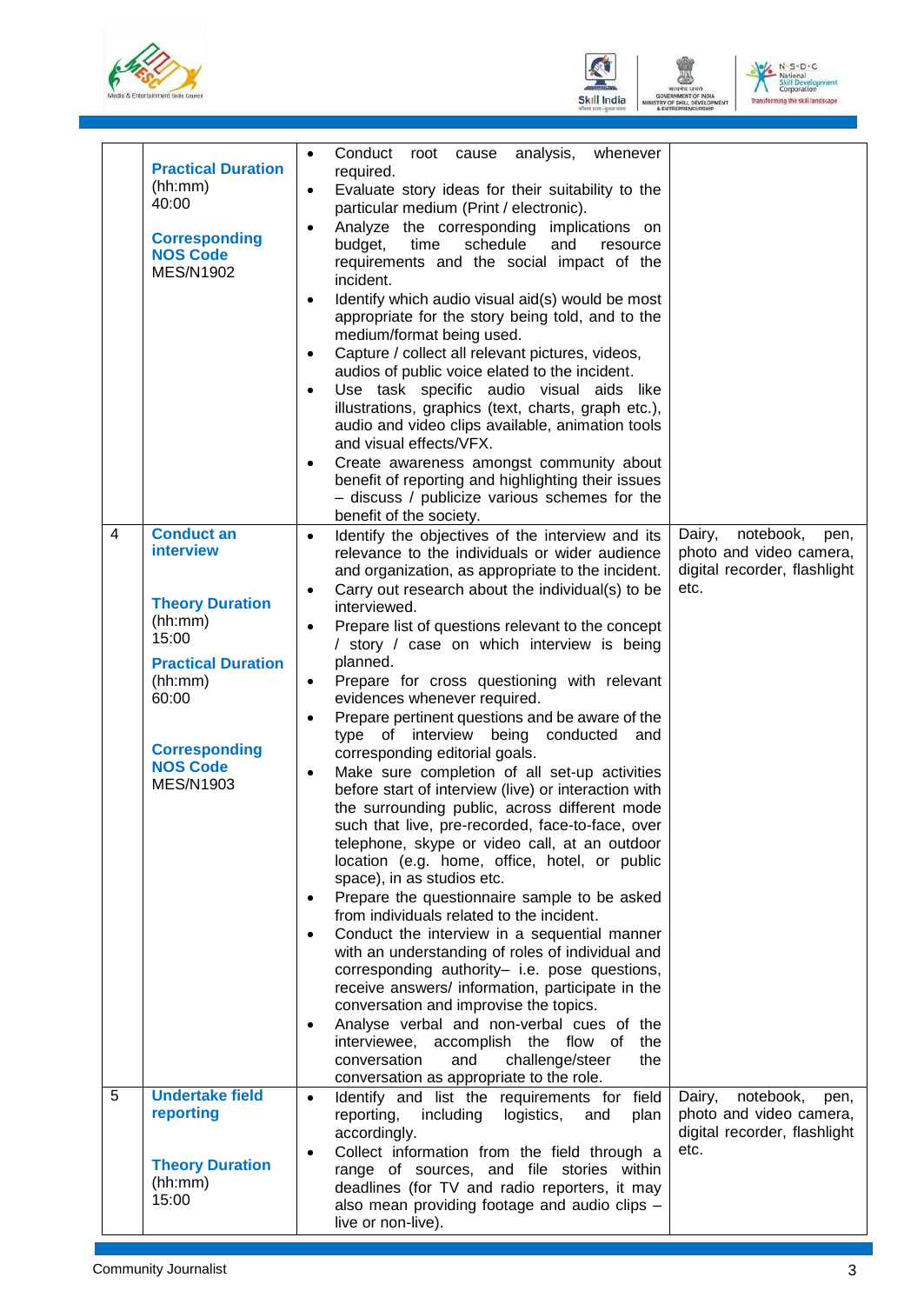![](_page_6_Picture_0.jpeg)

![](_page_6_Picture_1.jpeg)

![](_page_6_Picture_2.jpeg)

|                 | <b>Practical Duration</b><br>(hh:mm)<br>60:00<br><b>Corresponding</b><br><b>NOS Code</b><br><b>MES/N1904</b>                                                                                                 | Present the facts and information in a manner<br>$\bullet$<br>that<br>is<br>coherent,<br>comprehensible<br>and<br>appropriate for the target audience.<br>Draft the narratives with proper concept which<br>$\bullet$<br>elaborates upon stories/points that meets the<br>broader creative/editorial objectives of the<br>organization, if appropriate to the role.<br>Communicate effectively when dealing with<br>$\bullet$<br>impromptu or wide-range questions<br><b>or</b><br>discussions.<br>Identify the risks of reporting in hostile/difficult<br>$\bullet$<br>conditions and ensure that the highest quality of<br>planning is undertaken.<br>Articulate ideas clearly and pitch/ present and<br>$\bullet$<br>defend ideas to an audience (e.g. during an<br>editorial team meeting - pre-approval).<br>Respond positively to feedback and any<br>$\bullet$<br>changes in creative requirements.<br>Compile information and documentary facts to<br>$\bullet$<br>present case study in a coherent and<br>comprehensive manner.<br>Cooperate with news reader / writer/editorial<br>$\bullet$<br>team in<br>finalizing<br>the<br>script<br>(scene<br>understanding where event happened<br>Communicate with participants (in the case of an<br>$\bullet$<br>anchor/ presenter) or with the<br>anchor/<br>presenter-including<br>the<br>necessary<br>oral<br>communication skills, maintaining eye contact<br>and reading body language.            |                                                                                                                                                                                               |
|-----------------|--------------------------------------------------------------------------------------------------------------------------------------------------------------------------------------------------------------|-------------------------------------------------------------------------------------------------------------------------------------------------------------------------------------------------------------------------------------------------------------------------------------------------------------------------------------------------------------------------------------------------------------------------------------------------------------------------------------------------------------------------------------------------------------------------------------------------------------------------------------------------------------------------------------------------------------------------------------------------------------------------------------------------------------------------------------------------------------------------------------------------------------------------------------------------------------------------------------------------------------------------------------------------------------------------------------------------------------------------------------------------------------------------------------------------------------------------------------------------------------------------------------------------------------------------------------------------------------------------------------------------------------------------------------------------------------|-----------------------------------------------------------------------------------------------------------------------------------------------------------------------------------------------|
| $6\phantom{1}6$ | <b>Maintain workplace</b><br>health and safety<br><b>Theory Duration</b><br>(hh:mm)<br>15:00<br><b>Practical Duration</b><br>(hh:mm)<br>40:00<br><b>Corresponding</b><br><b>NOS Code</b><br><b>MES/N0104</b> | Maintain one's posture and position to minimize<br>$\bullet$<br>fatigue and the risk of injury.<br>Maintain first aid kit and keep oneself updated<br>$\bullet$<br>on the first aid procedures.<br>Identify and document potential risks like siting<br>$\bullet$<br>postures while using computer, eye fatigues and<br>other hazards in the workplace.<br>Maintain accident reports.<br>$\bullet$<br>Report health and safety risks/ hazards to<br>concerned personnel.<br>Participate in organization health and safety<br>$\bullet$<br>knowledge sessions and drills.<br>Identify the people responsible for health and<br>$\bullet$<br>safety in the workplace, including those to<br>contact in case of an emergency.<br>Identify security signals e.g. fire alarms and<br>$\bullet$<br>places `staircases, fire warden stations, first aid<br>and medical rooms.<br>Identify aspects of your workplace that could<br>$\bullet$<br>cause potential risk to own and others health<br>and safety.<br>Safeguard personal health and safety, and that<br>$\bullet$<br>of others in the workplace though precautionary<br>measures.<br>Identify and recommend opportunities for<br>$\bullet$<br>improving health, safety, and security to the<br>designated person.<br>Report any hazards outside the individual's<br>$\bullet$<br>authority to the relevant person in line with<br>organisational procedures and warn other<br>people who may be affected. | Dairy, notebook, pen,<br>photo and video camera,<br>digital recorder, flashlight,<br>Computer System, white<br>board, marker, projector,<br><b>Health and Safety Signs</b><br>and policy etc. |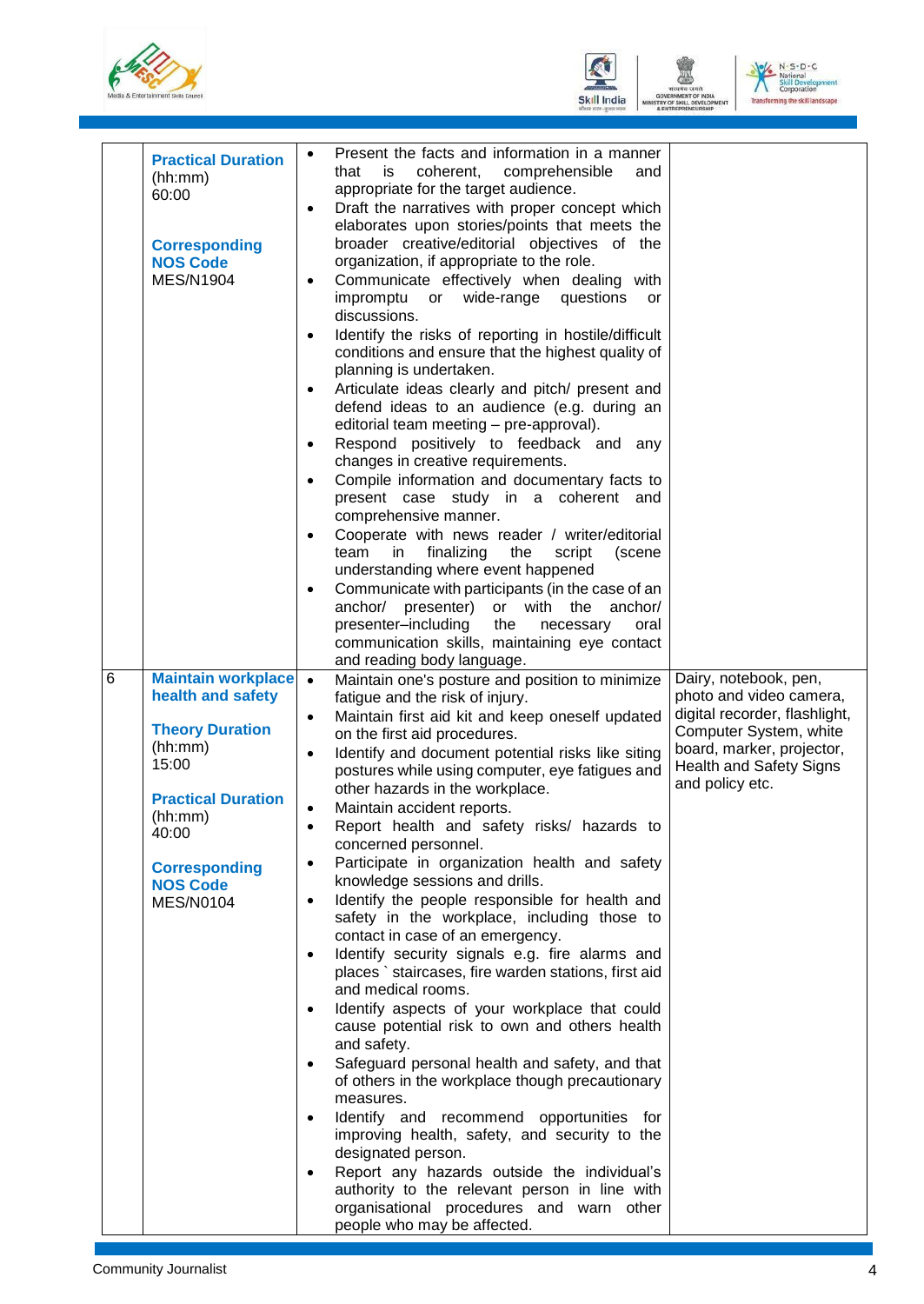![](_page_7_Picture_0.jpeg)

![](_page_7_Picture_1.jpeg)

|                                     | Follow organisation's emergency procedures for<br>$\bullet$<br>accidents, fires or any other natural calamity in<br>case of a hazard.<br>Identify and correct risks like illness, accidents,<br>$\bullet$<br>fires or any other natural calamity safely and<br>within the limits of individual's authority. |  |
|-------------------------------------|-------------------------------------------------------------------------------------------------------------------------------------------------------------------------------------------------------------------------------------------------------------------------------------------------------------|--|
| <b>Total Duration</b><br>390:00     | <b>Unique Equipment Required:</b>                                                                                                                                                                                                                                                                           |  |
| <b>Theory Duration</b><br>90:00     | Dairy, notebook, pen, photo and video camera,<br>digital recorder, flashlight, Computer System, white<br>board, marker, projector, Health and Safety Signs<br>and policy etc.                                                                                                                               |  |
| <b>Practical Duration</b><br>300:00 |                                                                                                                                                                                                                                                                                                             |  |

Grand Total Course Duration: 39**0 Hours, 0 Minutes** *(This syllabus/ curriculum has been approved by Media and Entertainment Skills Council)*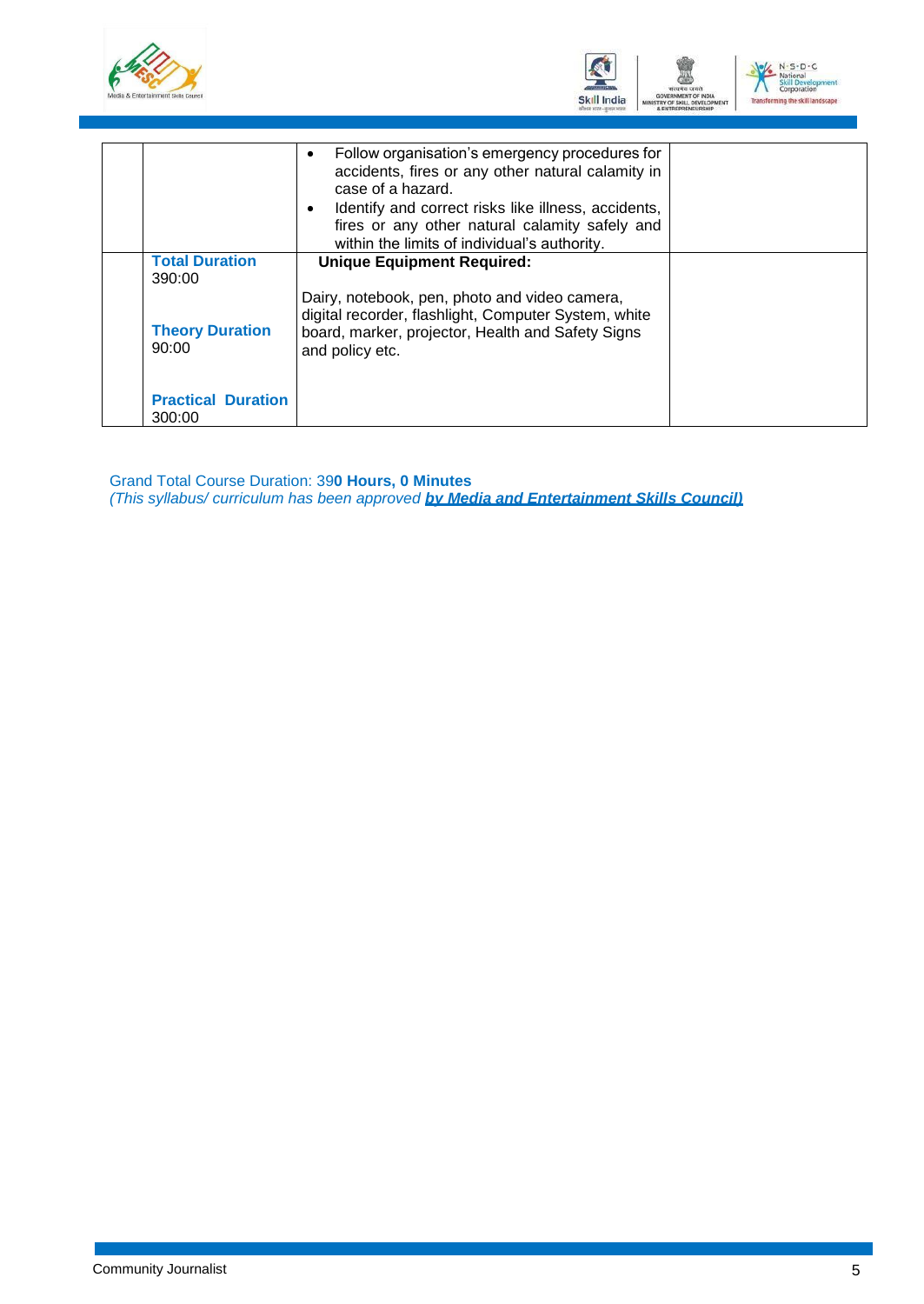![](_page_8_Picture_0.jpeg)

![](_page_8_Picture_1.jpeg)

#### <span id="page-8-0"></span>**Trainer Prerequisites for Job role: "Community Journalist" mapped to Qualification Pack: "MES/Q1904, version 1.0"**

| Sr. No.        | Area                                         | <b>Details</b>                                                                                                                                                                                                                                                                                                                                                                                                              |
|----------------|----------------------------------------------|-----------------------------------------------------------------------------------------------------------------------------------------------------------------------------------------------------------------------------------------------------------------------------------------------------------------------------------------------------------------------------------------------------------------------------|
| 1              | <b>Job Description</b>                       | To deliver accredited training service, mapping to the curriculum<br>detailed above, in accordance with Qualification Pack "MES/Q1904",<br>version 1.0.                                                                                                                                                                                                                                                                     |
| $\overline{2}$ | <b>Personal Attributes</b>                   | The candidate should have aptitude for conducting training, pre/post<br>work to ensure competent, employable candidates at the end of<br>training. The individual in this role must be creative with high degree<br>of professional responsibility and timeliness with deadlines. He/she<br>in this role holders has to be open-minded, willing to try new things<br>and comfortable taking advice from unexpected sources. |
| 3              | <b>Minimum Educational</b><br>Qualifications | Graduate<br>Minimum 3 years of work experience of reporting and as freelancer                                                                                                                                                                                                                                                                                                                                               |
| 4a             | <b>Domain Certification</b>                  | Certified for Job Role: "Community Journalist" mapped to QP:<br>"MES/Q1904", version 1.0. Minimum accepted score as per SSC<br>guidelines is 70%.                                                                                                                                                                                                                                                                           |
| 4 <sub>b</sub> | <b>Platform Certification</b>                | Recommended that the Trainer is certified for the Job Role: "Trainer",<br>mapped to the Qualification Pack: "MEP/Q2601" with scoring of<br>minimum 80%.                                                                                                                                                                                                                                                                     |
| 5              | <b>Experience</b>                            | Minimum 3 years of work experience of reporting and as freelancer.<br>He should be able to communicate in English and local language.<br>He should have knowledge of equipment, tools, material, Safety,<br>Health & Hygiene.                                                                                                                                                                                               |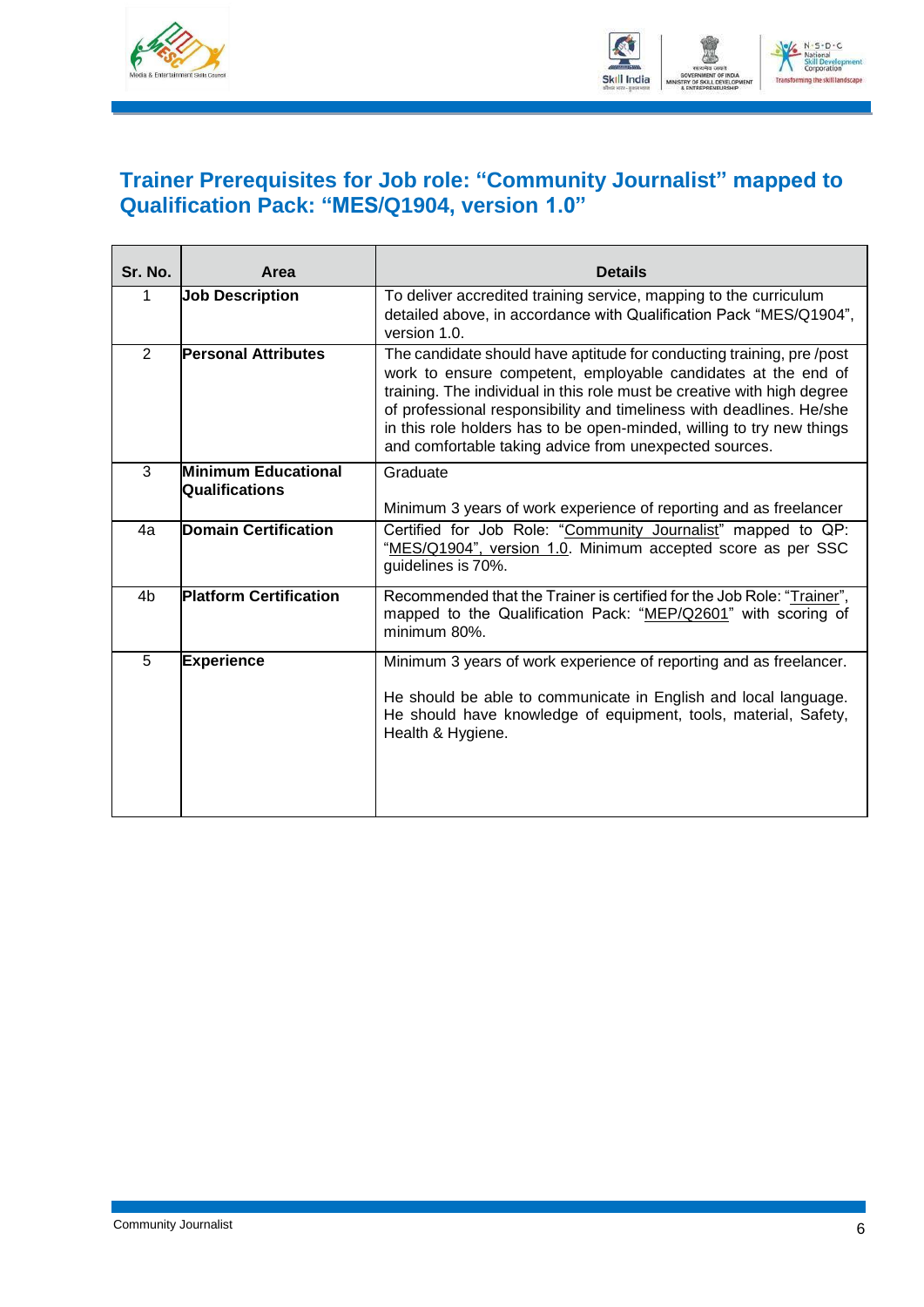![](_page_9_Picture_0.jpeg)

![](_page_9_Picture_1.jpeg)

#### <span id="page-9-0"></span>Annexure: Assessment Criteria

| <b>Assessment Criteria for Community Journalist</b> |                                               |
|-----------------------------------------------------|-----------------------------------------------|
| <b>Job Role</b>                                     | <b>Community Journalist</b>                   |
| <b>Qualification Pack</b>                           | <b>MES/Q1904, version 1.0</b>                 |
| <b>Sector Skill Council</b>                         | <b>Media and Entertainment Skills Council</b> |

#### **Guidelines for Assessment**

1. Criteria for assessment for each Qualification Pack will be created by the Sector Skill Council. Each Performance Criteria (PC) will be assigned marks proportional to its importance in NOS. SSC will also lay down proportion of marks for Theory and Skills Practical for each PC.

2. The assessment for the theory part will be based on knowledge bank of questions created by the SSC.

3. Assessment will be conducted for all compulsory NOS, and where applicable, on the selected elective/option NOS/set of NOS.

4. Individual assessment agencies will create unique question papers for theory part for each candidate at each examination/training center (as per assessment criteria below).

5. Individual assessment agencies will create unique evaluations for skill practical for every student at each examination/training center based on this criterion.

6. To pass the Qualification Pack, every trainee should score a minimum of 70% of aggregate marks to successfully clear the assessment.

7. In case of *unsuccessful completion*, the trainee may seek reassessment on the Qualification Pack.

|                                      | <b>Compulsory NOS</b>                                                                                                                |                             |           | <b>Marks Allocation</b> |                                   |
|--------------------------------------|--------------------------------------------------------------------------------------------------------------------------------------|-----------------------------|-----------|-------------------------|-----------------------------------|
| <b>Total Marks: 500</b>              |                                                                                                                                      |                             |           |                         |                                   |
| Assessment<br><b>Outcomes</b>        | <b>Assessment Criteria for Outcomes</b>                                                                                              | <b>Total</b><br><b>Mark</b> | Out<br>Of | <b>Theory</b>           | <b>Skills</b><br><b>Practical</b> |
| 1. MES/N1901<br>Map the<br>community | PC1. develop a method to connect with the local<br>concerned<br>authorities<br>and<br>public<br>of<br>their<br>surrounding community | 100                         | 15        | 5                       | 10                                |
|                                      | PC2. conduct small group meetings with local<br>people                                                                               |                             | 15        | 5                       | 10                                |
|                                      | PC3. visit the community to develop the case story                                                                                   |                             | 15        | 5                       | 10                                |
|                                      | PC4. analyze the work carried out in surrounding<br>community                                                                        |                             | 20        | 5                       | 15                                |
|                                      | PC5. abide by the limitations that apply to work in<br>the respective region (Gram Panchayats etc. if any)                           |                             | 15        | 5                       | 10                                |
|                                      | PC6. collect information from various sources,<br>including daily events and occurrences, other news<br>publications                 |                             | 20        | 5                       | 15                                |
|                                      |                                                                                                                                      | Total                       | 100       | 30                      | 70                                |
| 2. MES/N1902<br><b>Gather news</b>   | background study<br>PC1. conduct<br>and<br>collect<br>information for developing story ideas                                         |                             | 10        | 3                       | $\overline{7}$                    |
|                                      | PC2. create story ideas for their suitability to the<br>particular medium relevant to the incident.                                  | 100                         | 5         | 0                       | 5                                 |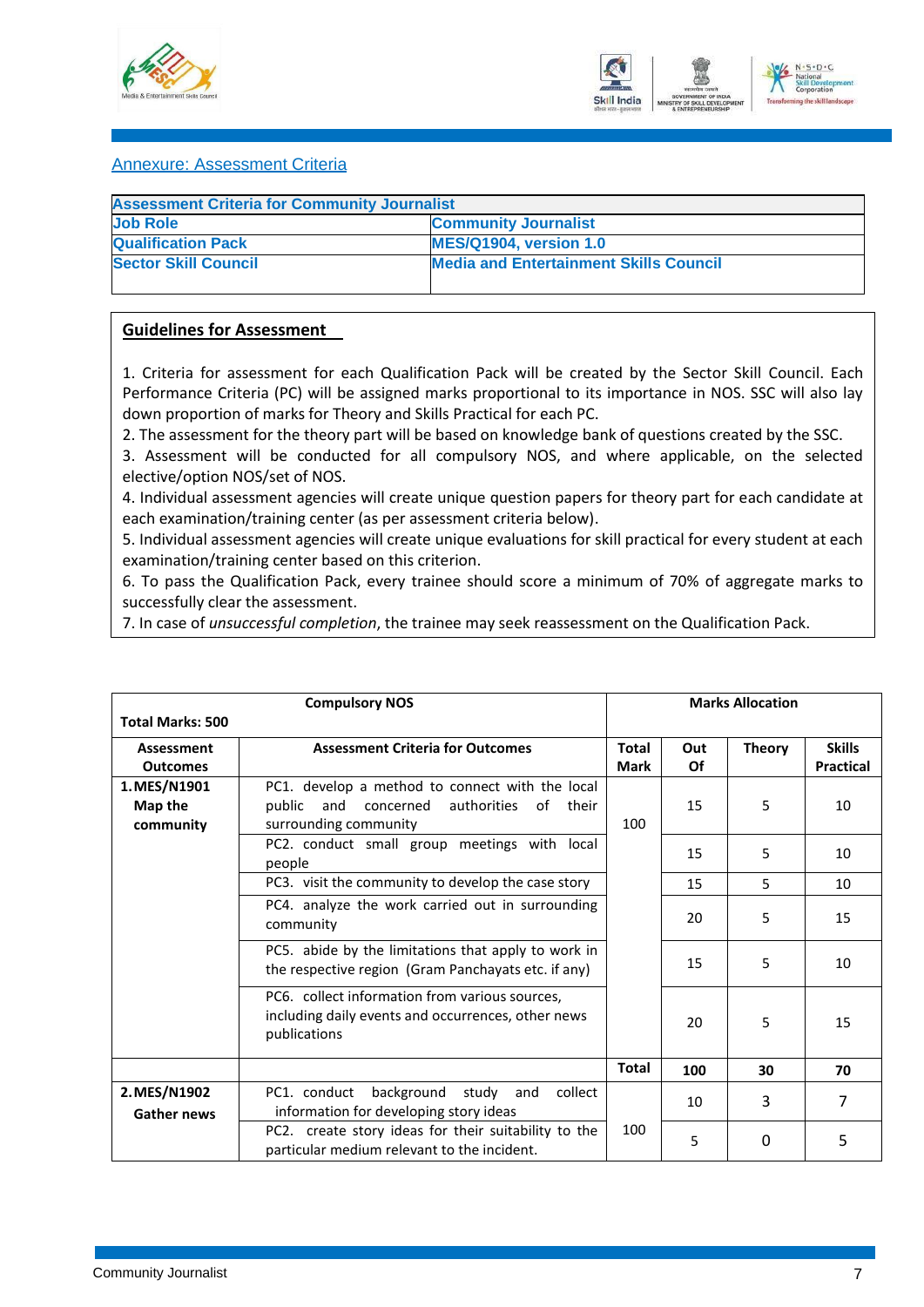![](_page_10_Picture_0.jpeg)

![](_page_10_Picture_1.jpeg)

![](_page_10_Picture_2.jpeg)

| of local                                | PC3. create daily coverage that reflects the                                                                                                                                                                                                                                                                                  |              |     |                |                |
|-----------------------------------------|-------------------------------------------------------------------------------------------------------------------------------------------------------------------------------------------------------------------------------------------------------------------------------------------------------------------------------|--------------|-----|----------------|----------------|
| importance                              | conversations about issues in the community                                                                                                                                                                                                                                                                                   |              | 10  | 3              | 7              |
|                                         | PC4. verify evidence of the incident (s)                                                                                                                                                                                                                                                                                      |              | 5   | $\overline{2}$ | 3              |
|                                         | PC5. conduct root cause analysis                                                                                                                                                                                                                                                                                              |              | 10  | 3              | $\overline{7}$ |
|                                         | PC6. analyze the corresponding implications on<br>expenditure, resource requirements and the social<br>impact of the incident                                                                                                                                                                                                 |              | 5   | $\overline{2}$ | 3              |
|                                         | PC7. gather information from the field through a<br>range of sources, and file stories within timelines                                                                                                                                                                                                                       |              | 10  | 3              | 7              |
|                                         | PC8. gather ideas of social importance in the region                                                                                                                                                                                                                                                                          |              | 5   | $\overline{2}$ | 3              |
|                                         | PC9. collect information from various sources,<br>including daily events and occurrences, other news<br>publications                                                                                                                                                                                                          |              | 10  | 3              | 7              |
|                                         | PC10. identify which audio visual aid(s) would be<br>most appropriate for the story being recorded/told,<br>and to the medium/format being used                                                                                                                                                                               |              | 10  | 3              | 7              |
|                                         | PC11. capture / collect all relevant pictures, videos,<br>audios related to the incident                                                                                                                                                                                                                                      |              | 10  | 3              | 7              |
|                                         | PC12.use task specific audio visual aids like<br>illustrations, graphics (text, charts, graphs), audio<br>and video clips available, animation tools and visual<br>effects                                                                                                                                                    |              | 10  | 3              | 7              |
|                                         |                                                                                                                                                                                                                                                                                                                               | <b>Total</b> | 100 | 30             | 70             |
| 3. MES/N1903<br>Conduct an<br>Interview | PC1. identify the objective of the interview and its<br>relevance to the individuals or wider audience and<br>organization, as appropriate to the role                                                                                                                                                                        |              | 10  | 3              | $\overline{7}$ |
|                                         | PC2. interpret the interview-brief correctly                                                                                                                                                                                                                                                                                  |              | 10  | 3              | $\overline{7}$ |
|                                         | PC3. conduct contextual study of the individual(s)<br>to be interviewed                                                                                                                                                                                                                                                       | 100          | 10  | 3              | 7              |
|                                         | PC4. prepare pertinent questions and be aware of<br>the type of interview being conducted:<br>profiles/ biopics - focused on the<br>individual being interviewed<br>news interviews - where the interview is<br>used to highlight certain aspects of a<br>larger news story                                                   |              | 10  | 3              | $\prime$       |
|                                         | PC5. prepare list of questions relevant to the<br>concept / story / case on which interview is being<br>planned.                                                                                                                                                                                                              |              | 10  | 3              | 7              |
|                                         | PC6. get ready with verbal evidences for cross<br>questioning, if applicable                                                                                                                                                                                                                                                  |              | 10  | 3              | 7              |
|                                         | complete all set-up activities before<br>PC7.<br>start of interview (live) or interaction with the<br>surrounding public, across different mode such that<br>live, pre-recorded, face-to-face, over telephone,<br>skype or video call, at an outdoor location (e.g.<br>home, office, hotel, or public space), in studios etc. |              | 10  | 3              | 7              |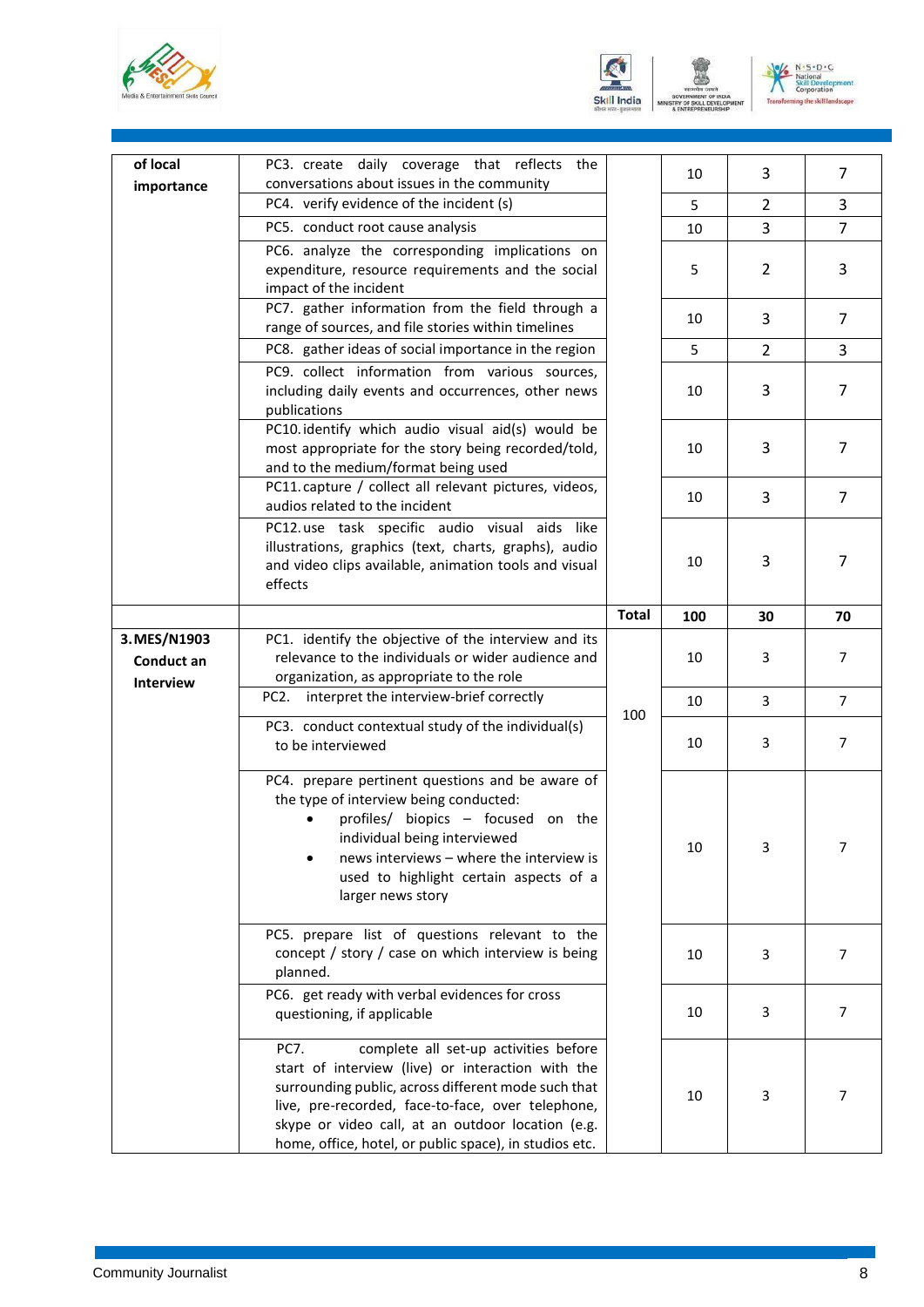![](_page_11_Picture_0.jpeg)

![](_page_11_Picture_1.jpeg)

![](_page_11_Picture_2.jpeg)

|    |                                               | PC8.<br>recognise type of interview planned<br>to be conducted like informal, behavioural, stress<br>interview, panel interview etc.                                                                                                                   |              | 10  | 3              | $\overline{7}$ |
|----|-----------------------------------------------|--------------------------------------------------------------------------------------------------------------------------------------------------------------------------------------------------------------------------------------------------------|--------------|-----|----------------|----------------|
|    |                                               | PC9.<br>conduct the interview in a sequential<br>manner with an understanding of roles of individual<br>and corresponding authority- i.e. pose questions,<br>receive answers/ information, participate in the<br>conversation and improvise the topics |              | 10  | 3              | 7              |
|    |                                               | analyse verbal and non-verbal cues of<br>PC10.<br>the interviewee,<br>accomplish the flow of the<br>conversation and challenge/steer the conversation<br>as appropriate to the role                                                                    |              | 10  | 3              | 7              |
|    |                                               |                                                                                                                                                                                                                                                        | <b>Total</b> | 100 | 30             | 70             |
| 4. | <b>MES/N1904</b><br><b>Undertake</b><br>field | PC1. identify and list the requirements of field<br>reporting,<br>including<br>logistics<br>and<br>plan<br>accordingly                                                                                                                                 |              | 10  | 3              | 7              |
|    | reporting                                     | gather information from the field through a<br>PC <sub>2</sub> .<br>range of sources, and file stories within<br>timelines                                                                                                                             |              | 10  | 3              | $\overline{7}$ |
|    |                                               | present the facts and information in a manner<br>PC3.<br>that is coherent, comprehensible and<br>appropriate for the target audience                                                                                                                   |              | 5   | $\overline{2}$ | 3              |
|    |                                               | communicate effectively when dealing with<br>PC4.<br>impromptu or wide-range questions or<br>discussions                                                                                                                                               |              | 5   | $\overline{2}$ | 3              |
|    |                                               | PC5.<br>identify<br>risks<br>of<br>the<br>reporting<br>in.<br>hostile/difficult conditions and ensure that the<br>highest quality of planning is undertaken                                                                                            |              | 5   | $\overline{2}$ | 3              |
|    |                                               | able to work in unpredictable situations $-$ e.g.<br>PC6.<br>change in external environment, equipment<br>failure or other types of resource limitations                                                                                               |              | 5   | $\overline{2}$ | 3              |
|    |                                               | converse freely with participants (in the case<br>PC7.<br>of an anchor/ presenter) or with the anchor/<br>the<br>presenter-including<br>necessary<br>oral<br>communication skills, maintaining eye contact<br>and reading body language                |              | 5   | $\overline{2}$ | 3              |
|    |                                               | draft a story or script based on the brief and<br>PC8.<br>prescribed word/ time limits                                                                                                                                                                 |              | 5   | $\overline{2}$ | 3              |
|    |                                               | write and edit items such as: headlines,<br>PC9.<br>captions, introductions, outros, cues and other<br>types of links                                                                                                                                  |              | 10  | 3              | 7              |
|    |                                               | PC10. ensure that finished scripts meet legal and<br>regulatory norms, and does not pose any risks<br>to the individual and/ or organization                                                                                                           | 100          | 10  | 3              | 7              |
|    |                                               | PC11. display strong command of the language<br>including spelling and sentence construction<br>etc.                                                                                                                                                   |              | 10  | 3              | 7              |
|    |                                               | PC12. compile information, document facts and<br>circulate the case story in a coherent and<br>comprehensive manner to the newsroom                                                                                                                    |              | 5   | $\overline{2}$ | 3              |
|    |                                               | PC13. present relevant information using audio<br>visual aids, communicating key points and<br>messages effectively                                                                                                                                    |              | 5   | $\overline{2}$ | 3              |